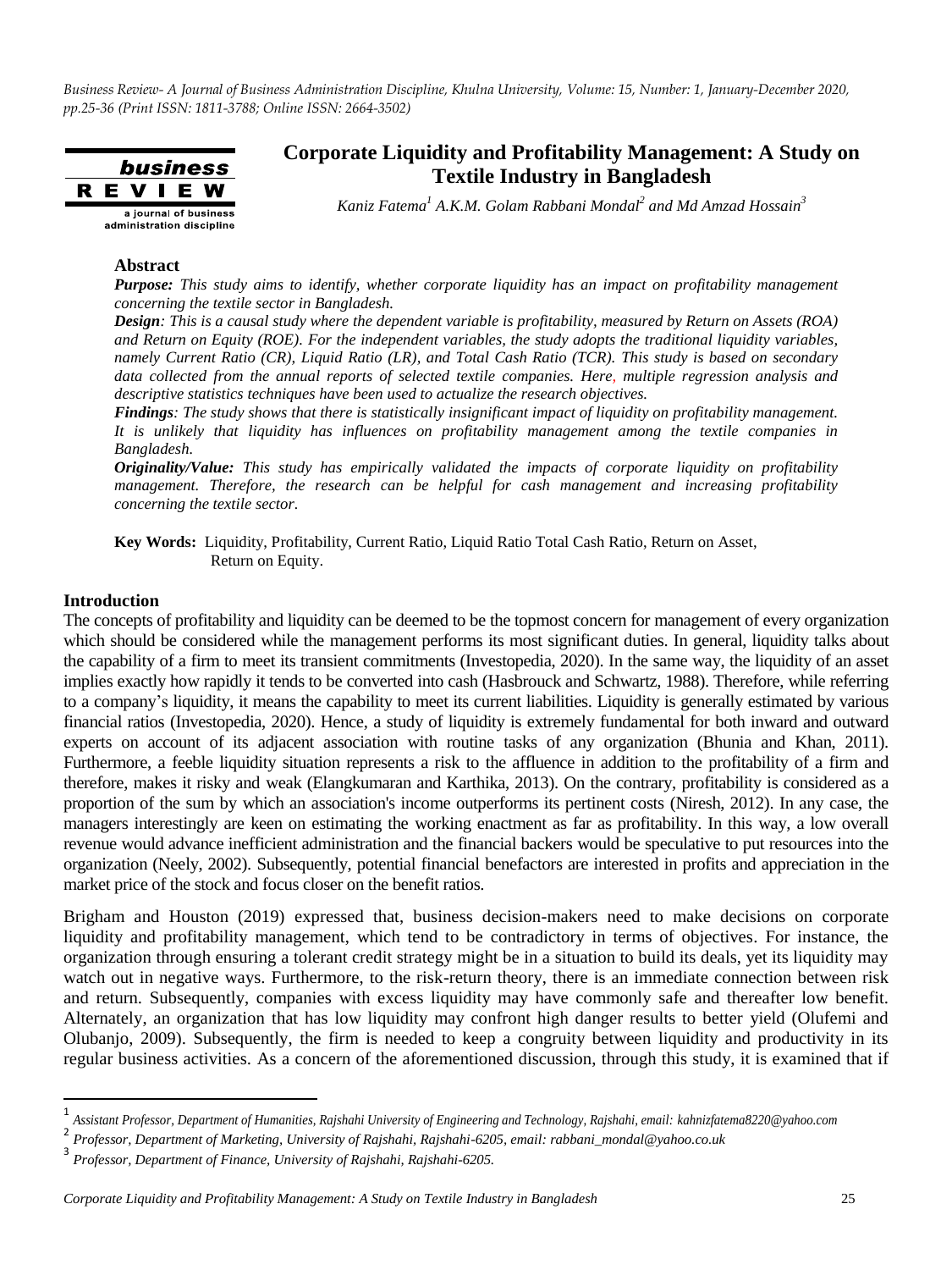there is any connection between the corporate liquidity and profitability management concerning the textile sector in Bangladesh. This study also attempts to determine whether liquidity predicts profitability. The paper further makes an effort to generate evidence on whether the firm's profitability measured by ROE and ROA has an impact on liquidity variables at a significant level. Precisely, the study tested the association empirically concerning Current Ratio, Liquid Ratio, and Total Cash Ratio with Return on Equity (ROE) and Return on Assets again. This study, therefore, is an attempt to examine the causal relationship between the corporate liquidity factors and the profitability measurements in the textile industry of Bangladesh.

Henceforward, the objective of the study stands as-

- 1. To find out any relationship between liquidity, addressed by CR, LR, and TCR, with profitability, addressed by ROA.
- 2. To identify any association between liquidity, addressed by CR, LR, and TCR, with profitability, addressed by ROE.

#### **Theoretical Framework**

The concepts of liquidity and profitability have been widely examined and investigated in business research. Though the instantaneous existence of a business is contingent on its liquidity, its long-term survival and development depend on profitability (Chamberlain and Gordon, 1989). Hence, the concept of liquidity confirms short-term survival, whereas profitability confirms long-term survival. Therefore, these issues have attracted researchers to investigate for long-term and short-term survival of business entities. (Priya & Nimalathasan, 2013).

Corporate liquidity and profitability are the two essential inspirations driving working capital management (WCM) and relate to the planning of assets and liabilities improvements over the long run (Pass and Pike, 1984). So, the earlier literature focuses on corporate liquidity and profitability management; and the trade-off hypothesis sets that these two financial terms present conflicting qualities to an organization. Thus, a quest for one will mean a compromise of the other (Das et al. 2015). Nevertheless, the opposing side of thinking holds that managers can seek after both corporate liquidity and corporate profitability for the management goals as these two targets have a close relationship.

However, these two viewpoints were agreed by Dash and Ravipati, (2009) in their work. In their investigation, they showed that there were two particular schools on this issue. First and foremost, working capital isn't a factor in improvement corporate profitability and there might be a negative connection between them. Besides, interest in working capital assumes a fundamental part to improve corporate profitability; if there is a base degree of speculation of working capital and yield, deals can't be kept up. Several studies have advocated the corporate liquidity and profitability trade-off theory. These incorporate Shin and Soenen (1998); Deloof (2003); Eljelly (2004); Narware (2004); Terueland Solano (2005); Lazaridis and Tryfonidis (2006); Rahmen and Nasr (2007); Nobanee and Hajjar (2009); Dashand Ravipati (2009); Olufemi and Olubanjo (2009); Mathuva (2010); Manohar and Ashokkumar, (2010); Vieira (2010); Bhunia and Brahma (2011); Niresh (2012); Quayyum, (2012); Saluja and Kumar (2012); Egbide et al., (2013); Chukwunweike(2014); Rahman et al., (2015); Das et al., (2015); Ahmad, (2016); Uddin et al., (2016); Al-quadi and Khanji (2018).

In these studies, a fundamentally negative association between corporate liquidity and profitability management was the outcome. Specifically, Shin and Soenen (1998) thought about a model of 58,985 recorded associations in America for a period of twenty years and tracked down a robust adverse association between the net trade cycle and cash conversion cycle as an extent of corporate liquidity and profitability. Based on these discoveries, they presumed that managers can build the incentive for their investors by lessening the cash conversion period to a sensible least. Along these lines, Deloof (2003) also showed up at a comparative goal at the point when he examined this association on an example of 1009 huge Belgian non-monetary firms. Teruel and Solano (2005) examined the consequence of working capital management on profitability utilizing an example of 8872 small and medium-sized Spanish firms and tracked down that a more limited cash conversion cycle can increase the business's profitability. A close report was done in Athens by Lazaridis and Tryfonidis (2006), examining an example of 131 recorded organizations for the period 2001 to 2004. They tracked down a robust adverse association between corporate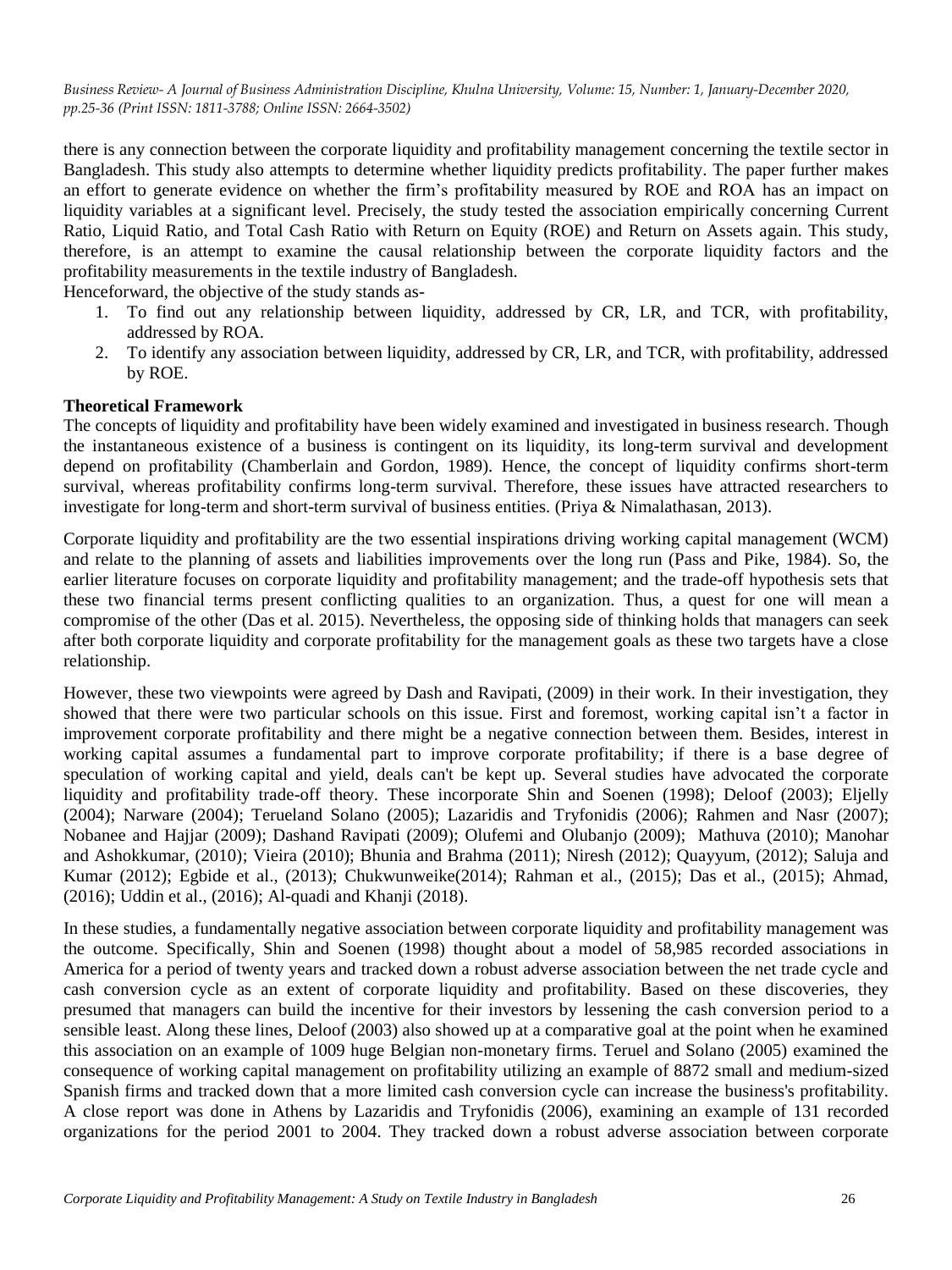profitability and cash conversion cycle and prompted that administrators should manage the cash conversion cycle effectively and have every part of it to upgrade corporate profitability.

Further, ongoing investigations have additionally affirmed the presence of the trade-off between corporate liquidity and profitability management. As Manohar and Ashokkumar (2010) did a contextual investigation concerning the Cement Industry in Tamilnadu and observed a major negative connection between the company's profitability and its liquidity level. Likewise, Vieira (2010) discovered the connection between liquidity and profitability of airline companies from 2005 to 2008. This examination has confirmed the relationship between these two indicators over the short and medium terms and showed how this relationship was influenced by the monetary emergencies of 2008. Thus, through utilizing the financial information published by the organizations, the relationship was concentrated on the assistance of statistical procedures and a two-dimensional investigation was utilized. To sum up, the investigation noticed a huge positive connection between liquidity and profitability in the short run and for the medium run, it was affirmed that the relationship was positive.

Bhunia and Brahma (2011) have additionally considered the significance of corporate liquidity to corporate profitability and tracked down a critical negative association between the corporate profitability assessed by Return on Capital Employed and each of the independent liquidity factors, current ratio (CR), liquidity ratio (LR), ALR, DER, AOI, AOD and AOC except Current Ratio which exhibited a beneficial outcome on corporate profitability. Clarification to a portion of these outcomes could be gathered from asserting that shortening the cash Conversion Cycle delivers corporate liquidity and effects straightforwardly on the organization's financial situation just as the organization's profits or productivity.

Quayyum (2012) led an examination and the purpose of this paper was to sort out the measurably significant connection between the profitability and working capital management and hence assisted with clarifying the need of firms in optimizing their degree of working capital management, efficiency, and along these, management could make gainful moves to maximize their profitability. For that study corporations enlisted with Dhaka Stock Exchange had been selected and the analysis covered a period from 2005 to 2009. Here, selected industries were the cement industry, food industry, pharmaceuticals industry, and engineering industry. The consequences of this investigation plainly showed that except for the food industry, any remaining chosen enterprises have a significant level of association between the Profitability Indices and different Working Capital Components. Furthermore, this paper also showed that the degree of the relationship varies from industry to industry. Saluja and Kumar (2012), in their research paper, have assessed the liquidity and profitability trade-off in Bharti Airtel Ltd., which is India's most exceptional telecom specialist organization. This study required the most recent five years' information of Bharti Airtel Ltd. Furthermore, in this manner, it assessed the connection between profitability and liquidity. In this investigation, the authors utilized the Spears man's Rank Difference technique for analysis and inferred that there is a negative connection between profitability and liquidity. Also, they have recommended that it is fundamental for each firm to keep up the balance between profitability and liquidity. Niresh (2012) has additionally directed an investigation, which started to discover the circumstances and logical results connection between liquidity and profitability. The study covered around 31 recorded manufacturing companies in Sri Lanka over a time of recent years from 2007 to 2011. Correlation analysis and descriptive statistics were utilized in their investigation and the relationship esteems were discovered to be negative between return on capital employed and all the liquidity factors as estimated by current ratio, quick ratio, and liquid ratio. Consequently, the discoveries of this examination proposed that there is no acute connection between liquidity and profitability among the recorded assembling firms in Sri Lanka.

Egbide et al. (2013) conducted a study and attempted to research the connection between liquidity and profitability. In this study, the investigation depended on an example of 30 assembling organizations recorded in the Nigeria Stock Exchange for the time frame 2006 to 2010 and the study received a quantitative technique taking into account the nature of the factors utilized for investigations. Here, both descriptive statistics and a multiple regression technique were used for information investigations. The consequences of this investigation recommend that the current ratio and liquid ratio are emphatically connected by profitability through the cash conversion cycle which is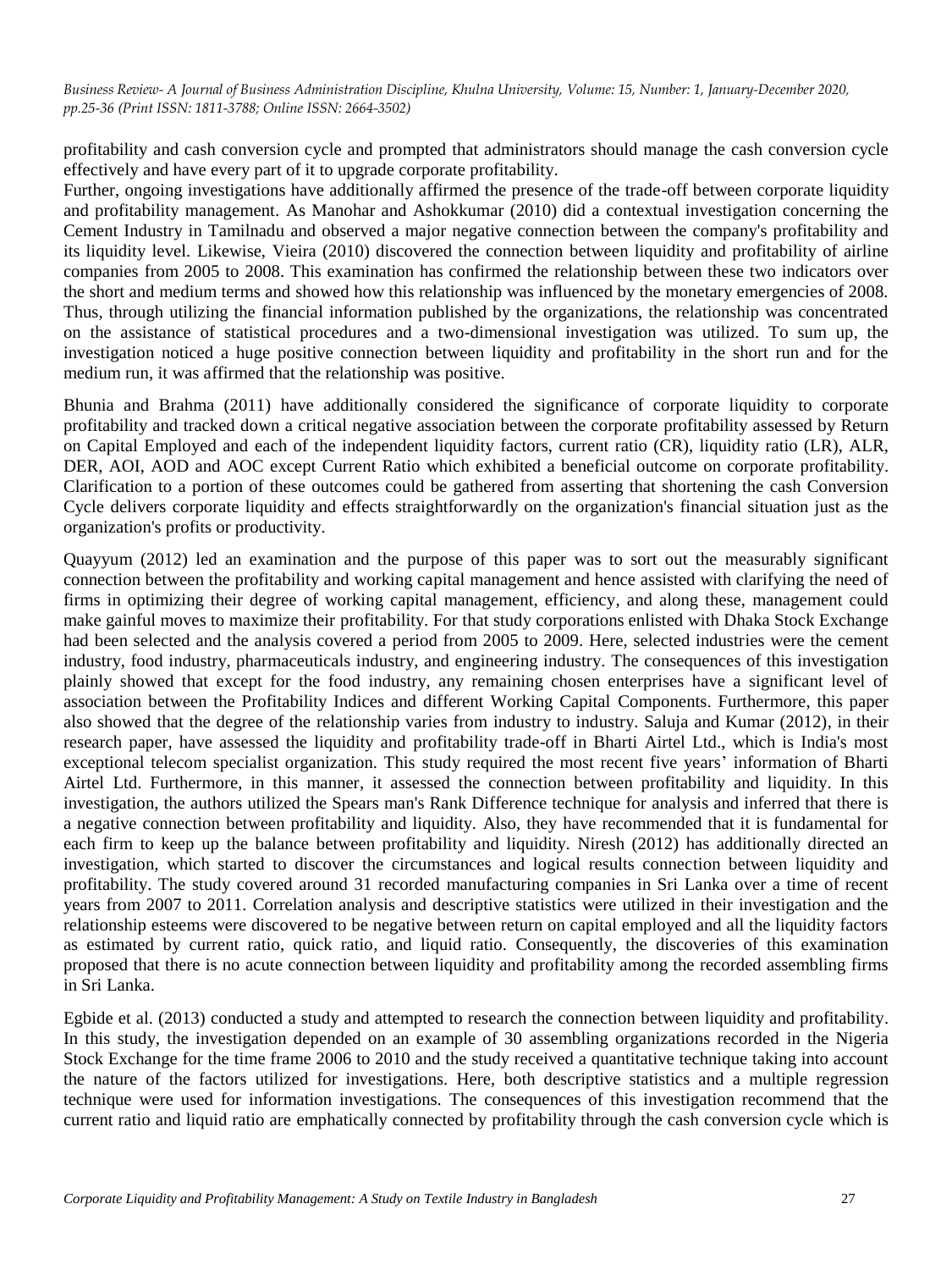unfavorably connected to the profitability of assembling organizations. These cases were, nevertheless, genuinely immaterial, showing a low degree of effect of liquidity on the profitability of assembling organizations in Nigeria.

Chukwunweike (2014) in his investigation tried to find out the correlation between liquidity and profitability of "Industrial/Domestic products" industries that are quoted in the Nigerian Stock Exchange (NSE) on a sample population of two selected companies. At this point, the Current ratio, Acid-test ratio, and Return on capital employed were considered as a liquidity measure. On the other hand, profitability was measured by Return on Assets. This study adopted the quantitative research design and simple correlation analysis was used to test the hypothesis at a 10% level of significance. The general discoveries of this examination showed that there is a critical positive relationship between current ratio and profitability, while, there is no definite significant correlation between the Acid-test ratio and Return on capital employed with profitability. Thus, experts have suggested that corporate substances ought not to seek extreme liquidity approaches to the detriment of their profitability, which implies, they should find some kind of balance between two performance indicators: Liquidity and Profitability.

Rahman et al. (2015), have additionally led an examination to analyze the connection between working capital management and profitability of 10 sample organizations listed in Chittagong Stock Exchange (CSE) of Bangladesh. The consequence of their examination uncovered that organization's operating profit was emphatically related to efficient management of working capital. Thus, the outcome might be useful to the recorded organizations for formulating the working capital policies to control efficient working capital management. Moreover, Das et al. (2015) in their study attempted to encapsulate the liquidity management situation of private commercial banks in Bangladesh alongside profitability analysis. Also, their examination reasoned that appropriate liquidity management can increase the profitability of the Banks if different components move decidedly. This exploration was led by considering the banking state of Bangladesh and demonstrated that overabundance liquidity diminishes profitability. Their investigation likewise demonstrated how legitimate liquidity management assists with expanding the banks' profitability in Bangladesh.

Uddin et al. (2016) in their investigation have discovered the relationship between liquidity risk and bank performance. The investigation was dependent on secondary data, gathered from the yearly reports of the banks and applied the multiple regression analysis technique to actualize the research objectives. Here, the dependent variable is bank performance (BP) which is the mix of two factors, specifically return on assets (ROA) and return on equity (ROE). Then again, independent variables are current ratio (CR), loan to deposit ratio (LDR), and liquid assets to total assets ratio (LATAR). The consequences of this study show that there is no significant relationship between current ratio and bank performance; then again, the effect of loan to deposit ratio and liquid assets to total asset ratio has statistically significant relations with bank performance. In conclusion, the investigation distinguishes a negative connection between bank performance and loan to deposit ratio, and bank performance, and liquid asset to total asset ratio also exhibits similar relationship.

Ahmad (2016), in his exploration paper, attempted to know the relationship between two ratios of financial statements, to be specific profitability and liquidity. The study focused on the banking sector and relations were estimated by current ratio, quick ratio, and net-working capital. The bank under the examination was Standard Chartered Bank Pakistan and quantitative research design was utilized as a tool for this investigation. Besides, for discovering the relations and their strength the correlation and regression analyses were likewise utilized in this study. Lastly, the discoveries of this study reasoned that there is a weak positive correlation between liquidity and profitability. Accordingly, the organizations need to focus on liquidity management which has a positive connection with the organization's profitability.

Al-quadi and Khanji (2018) led an investigation to analyze the association between liquidity and profitability, through a larger number of indicators. Thus, this investigation looked to see if liquidity through quick ratio significantly affects the Jordanian trade services organizations' profitability through Return on Asset (ROA). In this examination, liquidity indicators included current ratio and quick ratio which estimated the organization's capacity to meet its momentary commitments, while profitability was estimated by ROA. Now, the study utilized the information collected from 2008-2015 financial reports of 11 Jordanian trade organizations, listed at Amman Stock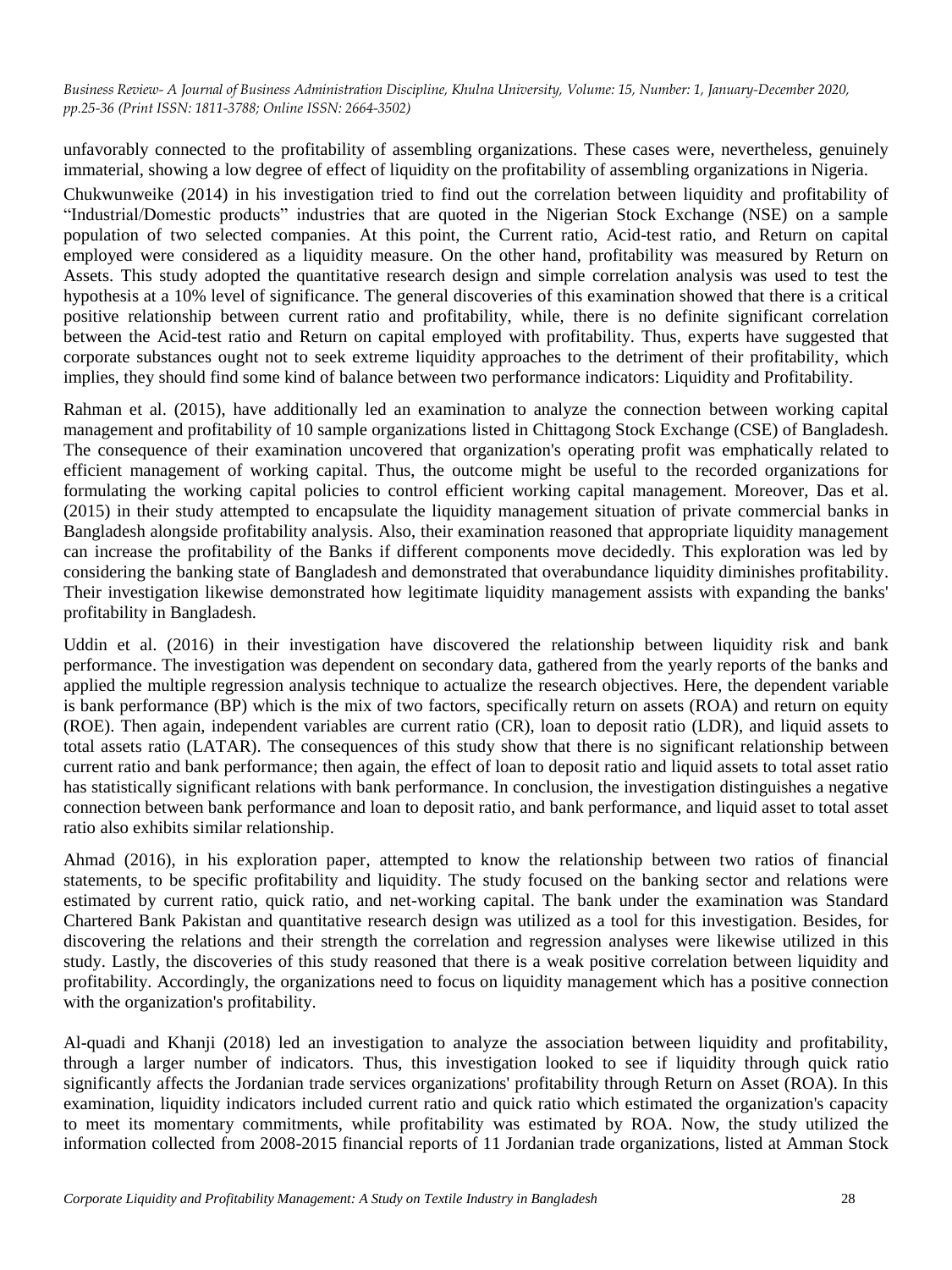Exchange (ASE) and various tests were applied to analyze the relationship between liquidity and profitability. Also, as an outcome, the study uncovered that there is a significant effect of the independent variable quick ratio on dependent variable Return on Asset (ROA) that implies profitability through Return on Assets (ROA) is altogether affected by liquidity through current and quick ratio. Contrary to the above-mentioned literature, some researchers have also found positive and mixed (both positive and negative) associations between the concepts of corporate liquidity and corporate profitability. Narware (2004), in his investigation of working capital management and profitability of the NFL, a fertilizer organization, discovered both positive and negative associations. As communicated by Shin and Soenen (1998), an organization can have bigger deals with a liberal credit strategy, which expands the money cycle. For the present circumstance, the extended cash conversion cycle may achieve greater profitability. Additionally, Deloof (2003) states that a more extended cash conversion cycle may raise corporate profitability since it prompts greater sales.

Accordingly, it has become important to study the relationship between corporate liquidity and profitability in the textile sector. Henceforth, it is an inevitability to realize the impact of corporate liquidity on profitability management goals of the textile industry in Bangladesh. As a consequence, over ascertaining the degree of impact concerning the liquidity on profitability variables through regression analysis, it will be probable to find out whether the liquidity factors influence the profitability or not, and researchers will be able to offer appropriate policy recommendations for the decision-makers of the concerned textile companies in Bangladesh.

## **Corporate Liquidity**

Liquidity might be characterized as the capability of a firm to meet its monetary commitments as they fall due. The balance sheet (characterized as "a structured statement of assets and liabilities"), generally estimating assets, claims against those assets and portrays the liquidity of the firm (Khan and Peter, 1992). Diverse liquidity measures like current ratio, acid-test ratio, and quick ratio, operating cash flow ratio or total cash ratio and working capital ratio are regularly used in various research papers on corporate profitability and liquidity management to measure the operating efficiency of the organization. Among these variables following are used as liquidity variables for this study:

## **Current Ratio (CR)**

The current ratio shows the degree of current assets for current liabilities. The current ratio is applied as an indicator of an organization's liquidity position. All in all, a lot of current assets against a limited amount of current liabilities give some confirmation that the obligations coming due will be paid (Investopedia, 2020). The current ratio is communicated with the accompanying equation:

*Current Ratio =*

## **Liquid Ratio (LR)**

The Liquid ratio measures the ability of a company to use its near cash or quick assets to extinguish or retire its liabilities immediately (Investopedia, 2020). Quick assets include those [current assets](http://en.wikipedia.org/wiki/Current_asset) that presumably can be quickly converted to cash, close to their [book values.](http://en.wikipedia.org/wiki/Book_value) The formula for liquid ratio can be written as:

$$
Liquid\ ratio = \frac{Cash\ and\ Cash\ equivalents + Marketable\ Securities + Access. Recounts\ Recevable}{Current\ Liabilities}
$$

## **Operating Cash Flow Ratio (OCFR) or Total Cash Ratio (TCR)**

A significant measure of the general financial strength of an organization is the degree of money it produces through ordinary business activities. As an organization works, cash comes into the business as income and goes out as costs (Investopedia, 2020). These movements, known as cash flows, are at the core, all things considered, and decide the capacity of the organization to create profits and proceed with its operations. The equation for the operating cash flow ratio can be written as:

*Operating Cash Flow Ratio* =  $\frac{Cash Flow from Operations}{Current Liabilities}$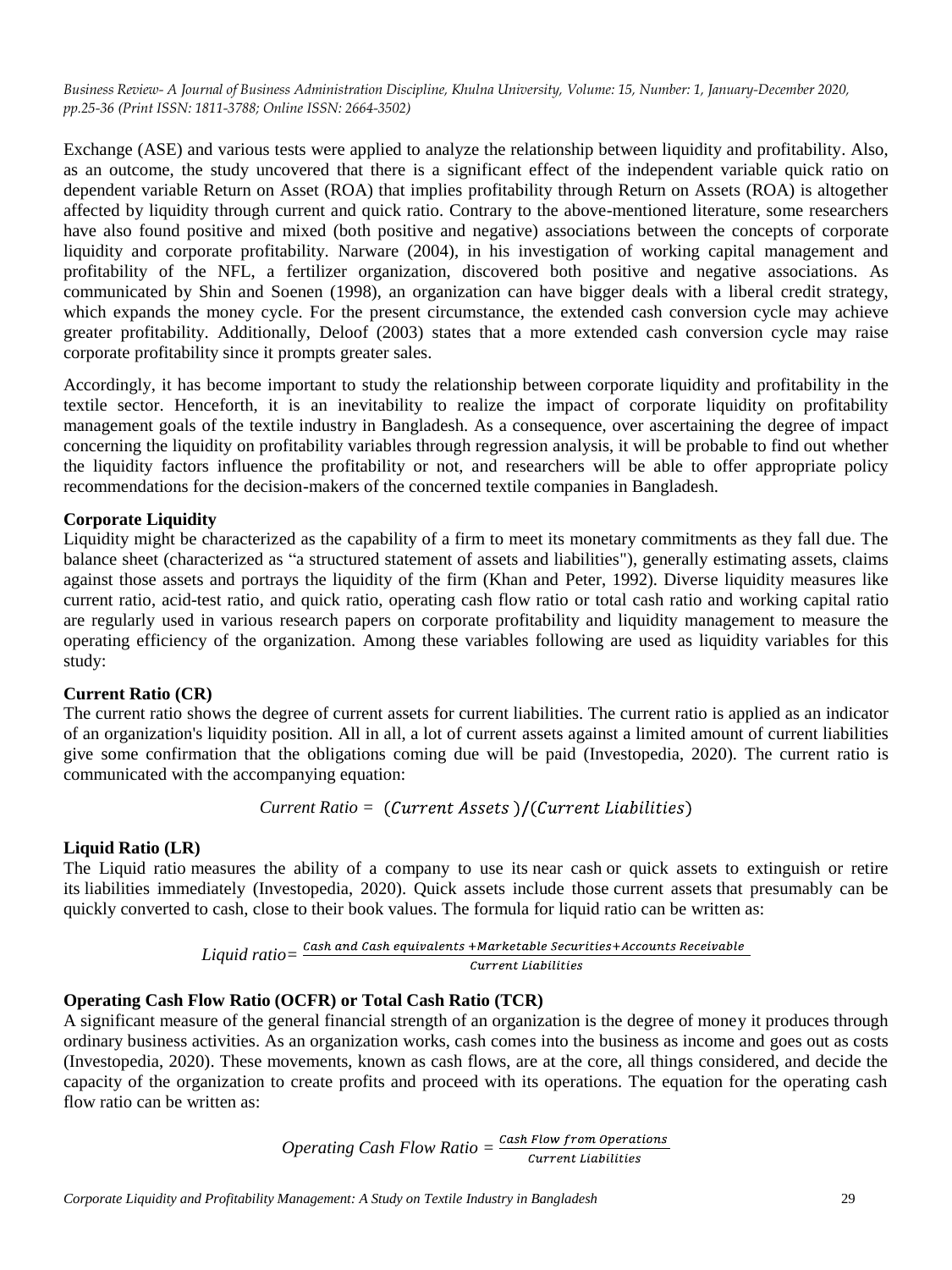#### **Corporate Profitability**

Profitability is the capability to make a profit from all the business movements of an organization, a company, firm, or an enterprise. It estimates the management's efficiency in the utilization of organizational resources in enhancing the business (Investopedia, 2021). Profit is a definitive 'output' of an organization and it will have no future if it neglects to make adequate profit. Distinctive profitability estimates like return on capital employed (ROCE), earnings before interest and taxes (EBIT), earning before tax (EBT), gross profit margin, net profit margin, return on assets (ROA), return on equity (ROE), return on investment (ROI), return on net assets (RONA) are regularly utilized in various research papers dependent on corporate profitability and liquidity management for rational about the operating efficiency of the organization. Among these profitability measures, the following two measures were applied, because these two adequately relate a profit figure (from the Profit and Loss Account) to an assets figure (from the Balance Sheet).

#### **Return on Equity (ROE)**

Generally, common or ordinary shareholders are entitled to the residue profits. The rate of profit isn't fixed for them; the income might be appropriated to shareholders or held in the business. Eventually, the net profit after tax addresses their return. So, a return on shareholder's equity is determined to see the profitability of proprietors' investment. The shareholders' equity or net worth will incorporate paid-up share capital, share premium and reserves, and surplus less accumulated losses. Net worth can likewise be found by deducting total liabilities from total assets. ROE is net profit after taxes divided by shareholders' equity which is given by net worth. The formula can be written as:

$$
ROE = (Profit after tax)/(Net Worth (equity))
$$

#### **Return on Assets (ROA)**

Return on Assets communicates the net revenue earned by an organization as a level of the total assets accessible for utilization by that organization. ROA recommends that organizations with a higher amount of assets ought to have the option to earn higher levels of income (Investopedia, 2020). Generally, ROA estimates the management's ability to earn a profit from the company's resources (assets). ROA is computed by dividing net income by the company's total asset. It can be written as:

$$
ROA = (Net Income) / (Total Asset)
$$

#### **Hypotheses of the Study**

The following hypotheses have been formulated based on the aforesaid literature review to actualize the research objectives of the study:

#### **H1:** *There is a significant relationship between liquidity and Return on Assests (ROA).*

As research evidence shows results by taking the Current ratio as an instrument to find the relation between profitability and liquidity, it becomes clear that there is a disagreeable relation between liquidity and its profitability (Abuzar and Eljelly 2004, Al Nimer, Warrad et al 2015, Alavinasab and Davoudi, 2013, Gracia-Teruel and Martinaze Solano, 2007). The correlation and regression study of Eljelly (2004) founded that the Current ratio is more vital to measure profitability. The use of forecasting of liquidity and short-term financing during a crisis affects profitability positively (Lambery and Valming, 2009). Hence, particular studies support a negative correlation between the current ratio and profitability.

Moreover, the significant impact of only liquid ratio on ROA was pictured by Saleem and Rehman (2011). The main results were explained through a significant effect on the financial positions with divergent sums along with the liquidity ratios in the first place (Saleem and Rehman, 2011).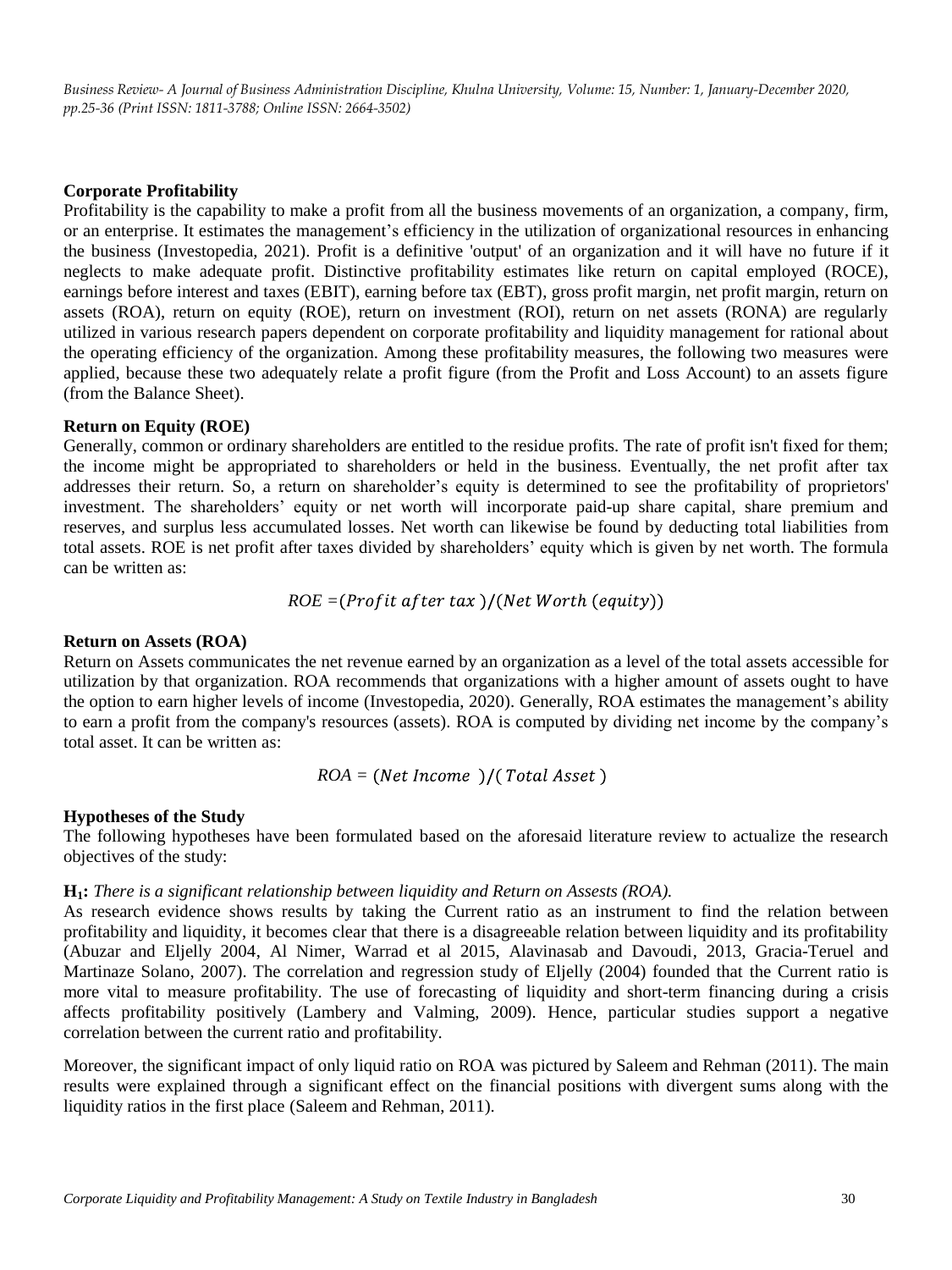Therefore, it can be stated that the increase in the number of day's accounts receivables, accounts payable, and inventories, and cash conversion cycle leads to a decrease in the profitability (Alavinasab and Davoudi, 2013). Accordingly, the sub-hypotheses stand as the following-

**H1a:** There is an impact of Current Ratio on Return on Assets.

**H1b:** There is a substantial impact of Liquidity Ratio on Return on Assets.

**H1c:** There is an effect of total Cash Ratio on Return on Assets.

## **H2:** *There is a significant relationship between liquidity and Return on Equity (ROE).*

Although results revealing that ROE is not significantly affected by three ratios current ratio, quick ratio, and liquid ratio were tested (Heikal, Khaddafi et al., 2014). Another study by Saleem and Rehman, (2011) revealed that there is an insignificant impact of only liquid ratio on ROE.

For these authors, liquidity and financial position reflected in return on equity (Heikal, Khaddafi et al., 2014; Saleem and Rehman, 2011), which also gives indications over the effect of financial leverage, represents the economic and financial health of companies (Vieira 2010)*.* Besides, it was said that shareholders invest capital to acquire a high ROE and can calculate using several ratios including CR, QR, TCR etc., illustrates usually negative relations with the dependent variable ROE when the balance is not retained among the variables (Pimentel et al., 2005, Alavinasab and Davoudi, 2013). To sum up, the sub hypotheses are presented below-

**H2a:** There is an impact of Current Ratio on Return on Equity.

**H2b:** There is an effect of Liquid Ratio on Return on Equity.

**H**<sub>2c:</sub> There is an influence of Total Cash Ratio on Return on Equity.

## **Methodology**

For conducting this study both descriptive and analytical techniques were followed. The study utilized secondary data for the investigation. For this, the data have been collected from the annual financial statements of the tested twenty textile companies for the time frames 2014-2018, making an aggregate of 100 observations (Five years' observations for twenty companies).

## **Sampling and Research Design**

In this study, a sample of twenty (20) textile companies out of 56 companies of the textile sector listed in the Dhaka Stock Exchange (DSE) on a random basis was taken.

The study applied both descriptive statistics and multiple regression techniques for the data analysis. The selection of variables utilized in this research work was influenced by past investigations. Here the dependent variable is profitability which is estimated by Return on Equity and Return on Assets, additionally proposed by Niresh, (2012) and Bolek, (2013). As the independent variables, this paper embraces the customary liquidity variables specifically Current Ratio, Liquid Ratio, and Operating Cash Flow Ratio or Total Cash Ratio.

## **Model Specification**

This study carried out multiple regression analysis technique to identify the relationship between liquidity and profitability variables. Where liquidity variables are independent and profitability variables are dependent. To enable assessment of the relationship between corporate liquidity and profitability factors, this paper noticed the accompanying definitional model:

> $P = f(L)$ Which shows profitability is the function of liquidity. More specifically: ROA= f (CR, LR, TCR)………………i And ROE = f (CR, LR, TCR)………………ii

Where; P= Profitability measurement represents ROE & ROA on the other hand  $L=$  Liquidity measurement represents CR, LR, and TCR of any organization.

The above equations when expressed in explicit econometric form give: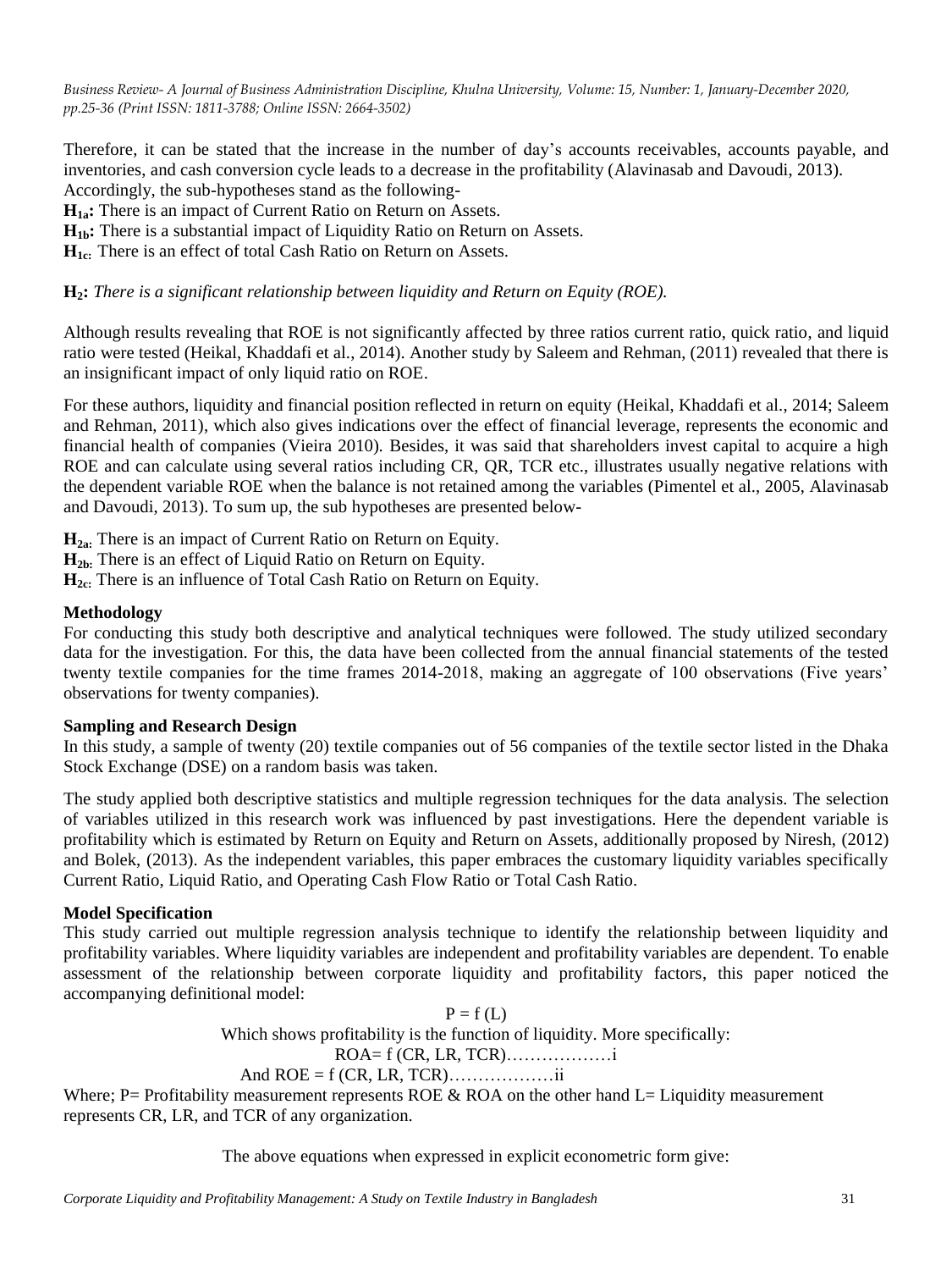= β<sup>1</sup> + β<sup>2</sup> + β<sup>3</sup>+ …………….. iii = β<sup>1</sup> + β<sup>2</sup> + β<sup>3</sup>…………….iv

Where;  $ROA_{t_i}$ =Return on Asset and  $ROE_{t_i}$ = Return on Equity of organization i at time t; i=1, 2……20 organizations.

 $β =$  Constant;  $CR_{t_i}$ = Current Ratio,  $LR_{t_i}$ = Liquid Ratio,  $TCR_{t_i}$ = Total Cash Ratio, t: Time =1, 2... 5 years and  $u_{t_i}$ = Error term.

# **Data Analysis and Discussion of Results**

**Descriptive analysis**

A sample of twenty manufacturing companies for the period 2014-2018 in the textile sector listed on the Dhaka Stock Exchange was selected and used to define the liquidity and profitability performances and to perceive the impact of liquidity on profitability management of these selected textile companies. The combined descriptive statistics for all the companies have been shown in **Table-1**.

| <b>Particulars</b>     | Mean (AM) | <b>Standard</b><br><b>Deviation</b><br>σ | <b>Maximum</b> | <b>Minimum</b> |
|------------------------|-----------|------------------------------------------|----------------|----------------|
| Total Cash Ratio (TCR) | 26%       | 30%                                      | 96%            | $-1\%$         |
| Liquid Ratio (LR)      | 1.52      | 2.26                                     | 11.50          | 0.02           |
| Current Ratio (CR)     | 2.64      | 2.76                                     | 12.54          | 0.15           |
| Return on Assets (ROA) | 5%        | 4%                                       | 9%             | $-10%$         |
| Return on Equity (ROE) | 11%       | 14%                                      | 27%            | $-1\%$         |

**Table1: Descriptive statistics**

*Source: Figures are calculated using the data provided in the annual reports of the selected twenty textile companies.*

The table represents that the average current ratio of the selected companies is 2.64, and indicates companies have availability of current assets that is just about more than double of their current liabilities. Although it may be considered satisfactory, a liquid ratio score of 1.52 dictates companies' current assets comprises a significant portion of inventory and prepaid expenses that cannot be considered as most liquid assets creating a liquidity crisis in the company. Also, standard deviations for liquid ratio 2.26 and current ratio 2.76 indicate deviations in the liquidity management among these selected twenty textile companies. Again significant deviation in different variables indicates some form of inconsistency among companies operating within the industry. So overall, the liquidity ratio for our concerned industry is not satisfactory.

On average, all the companies have a Return on Asset of 5%, which is quite low. General rule is that the higher the return on assets the better it is because the company is earning more money on its assets. A low return on assets compared with the industry average indicates inefficient use of the company's assets. In the case of Return on Equity, higher values are generally favorable, meaning that the company is efficient in generating income by using shareholder wealth. Here, the average Return on Equity is 11% among these selected twenty textile companies.

At this point, one thing ought to be mentioned that, the deviations in ROE is 14% and in ROA, it is 4% among the chosen twenty companies in the industry, which is additionally critical, implying that every one of the companies in the industry can't get profit. In any case, depending exclusively on ROE for investment choices isn't protected. It very well may be falsely affected by the management. Again, it has been observed that the highest Current Ratio and Liquid Ratio for the selected twenty companies are 12.54 and 11.50, while the lowest of these ratios are 0.15 and 0.02 respectively. These ratios will be satisfactory when matching with the standard for CR (2:1) and LR (1:1). The thing is that CR and LR should not be more or less; rather it should be matched with the standard to avoid both liquidity crises and excess liquidity. In the case of OCF ratio or TCR, there also occurred a high standard deviation of 30% among these listed textile companies. Here, the high standard deviation of TCR represents the inconsistency among these selected companies to repay their current liabilities from the operating cash flows. Furthermore, the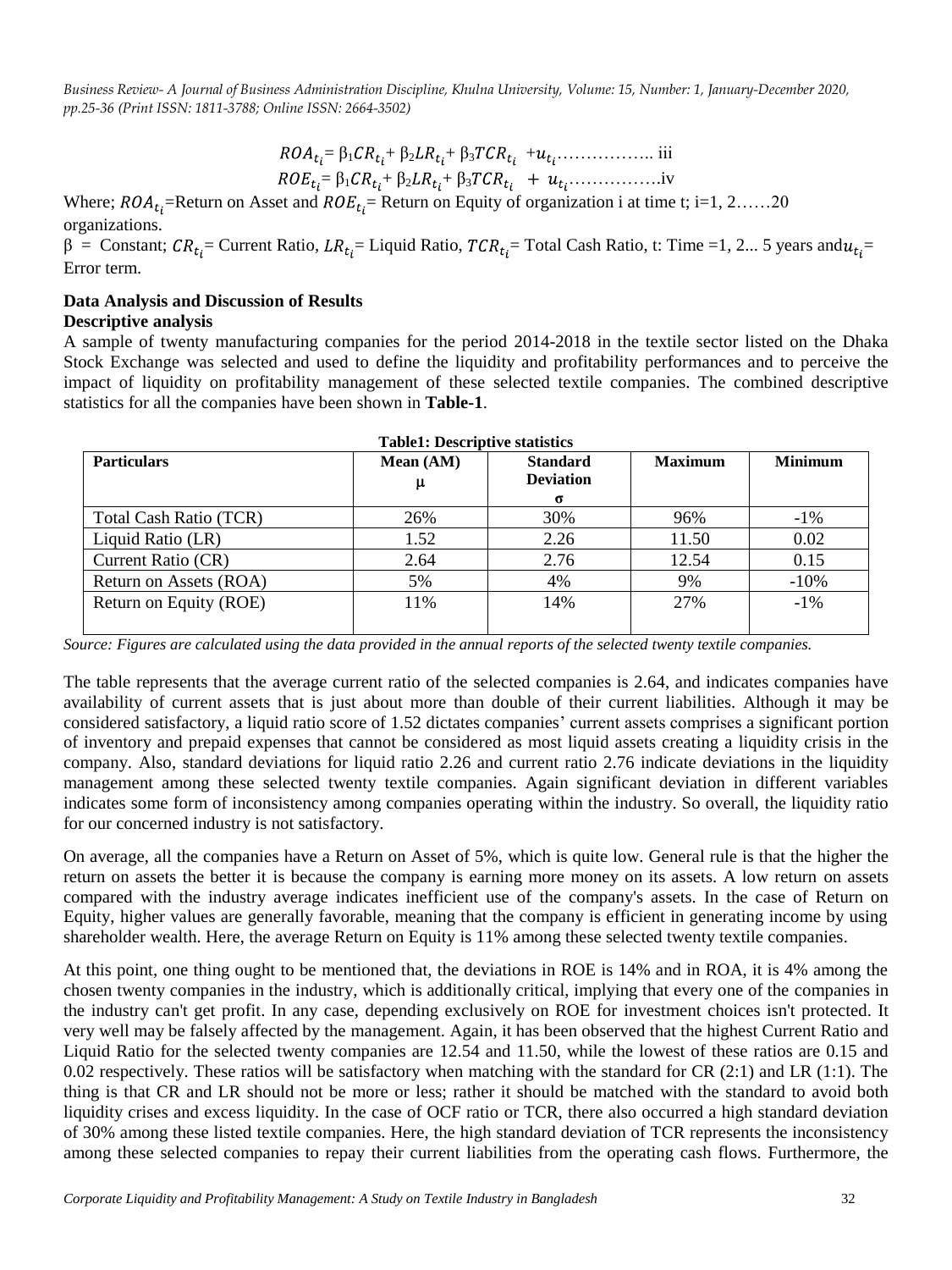highest ROA and ROE among these selected textile companies are 9% and 27% respectively. These two ratios generally represent how effectively any company manages its profitability within the industry.

|                         | <b>ROA</b> | <b>ROE</b> |  |  |
|-------------------------|------------|------------|--|--|
| <b>Current Ratio</b>    | .463       | .098       |  |  |
| <b>Liquidity Ratio</b>  | $-.257$    | $-.301$    |  |  |
| <b>Total Cash Ratio</b> | .014       | .008       |  |  |
| F Value                 | $2.84*$    | .171       |  |  |
| R Square                | .086       | .006       |  |  |
| N                       | 20         | 20         |  |  |
|                         |            |            |  |  |

#### **Table 2: Regression statistics**

 *\*p<.05*

Results of Hypothesis Testing

## **Hypothesis 1<sup>a</sup>**

This hypothesis was formulated to estimate the impact of the current ratio on return on asset. When examined with other variables in a regression model, it reveals that the current ratio does not affect the return on assets  $(p>0.05)$ . The result signifies that the changes in current ratio do not contribute to the change in return on assets.

## **Hypothesis 1<sup>b</sup>**

To evaluate the impact of liquid ratio on return on asset the next hypothesis was formulated. The result signifies that changes in total cash barely contribute to the changes in return on assets since the result is statistically insignificant (p>.05). So the hypothesis is rejected and concludes that liquid ratio has no significant effect on return on asset.

## **Hypothesis 1<sup>c</sup>**

This hypothesis was framed to assess the impact of the total cash ratio on return on asset. The result exhibits a trivial beta coefficient. From the result, it is signified that the changes in total cash rarely contribute to the change in return on assets. As the result is not statistically significant  $(p>0.05)$ , the formulated hypothesis is rejected and so it can be concluded that the total cash ratio has no significant effect on return on investment.

## **Hypothesis 2<sup>a</sup>**

This hypothesis estimates the effect of the current ratio on return on investment. It is exposed in a regression model when examined with other variables of this research that the current ratio does not affect return on investment  $(p>05)$ . The result signifies that with the changes of current ratio, no contribution is to make in return on investment.

## **Hypothesis 2<sup>b</sup>**

Through this hypothesis, the impact of liquid ratio on return on investment is estimated. The results unveil a significantly negative beta value. It reveals that liquid ratio does not affect return on investment ( $p>0.05$ ). Therefore, the hypothesis is rejected and concludes that liquid ratio has no significant effect on return on investment.

## **Hypothesis 2<sup>c</sup>**

This hypothesis was formulated to estimate the impact of total cash ratio on return on investment. The result signifies that the changes in total cash barely contribute to the change in return on assets. As the result is not statistically significant  $(p>0.05)$ , the hypothesis is not accepted and concludes that total cash has no significant effect on return on investment.

## **Conclusion**

The paper was aimed at finding out the impact of corporate liquidity on profitability management concerning the textile industry in Bangladesh. Particularly, to estimate the relationship, through the help of literature, an empirical investigation was done using regression analysis principally. The result reveals liquidity variables as Current Ratio (CR), Liquid Ratio (LR), and Total Cash Ratio (TCR) and profitability variables by Return on Equity (ROE) and Return on Assets (ROA). As corporate liquidity and profitability both contradict each other, a proper trade-off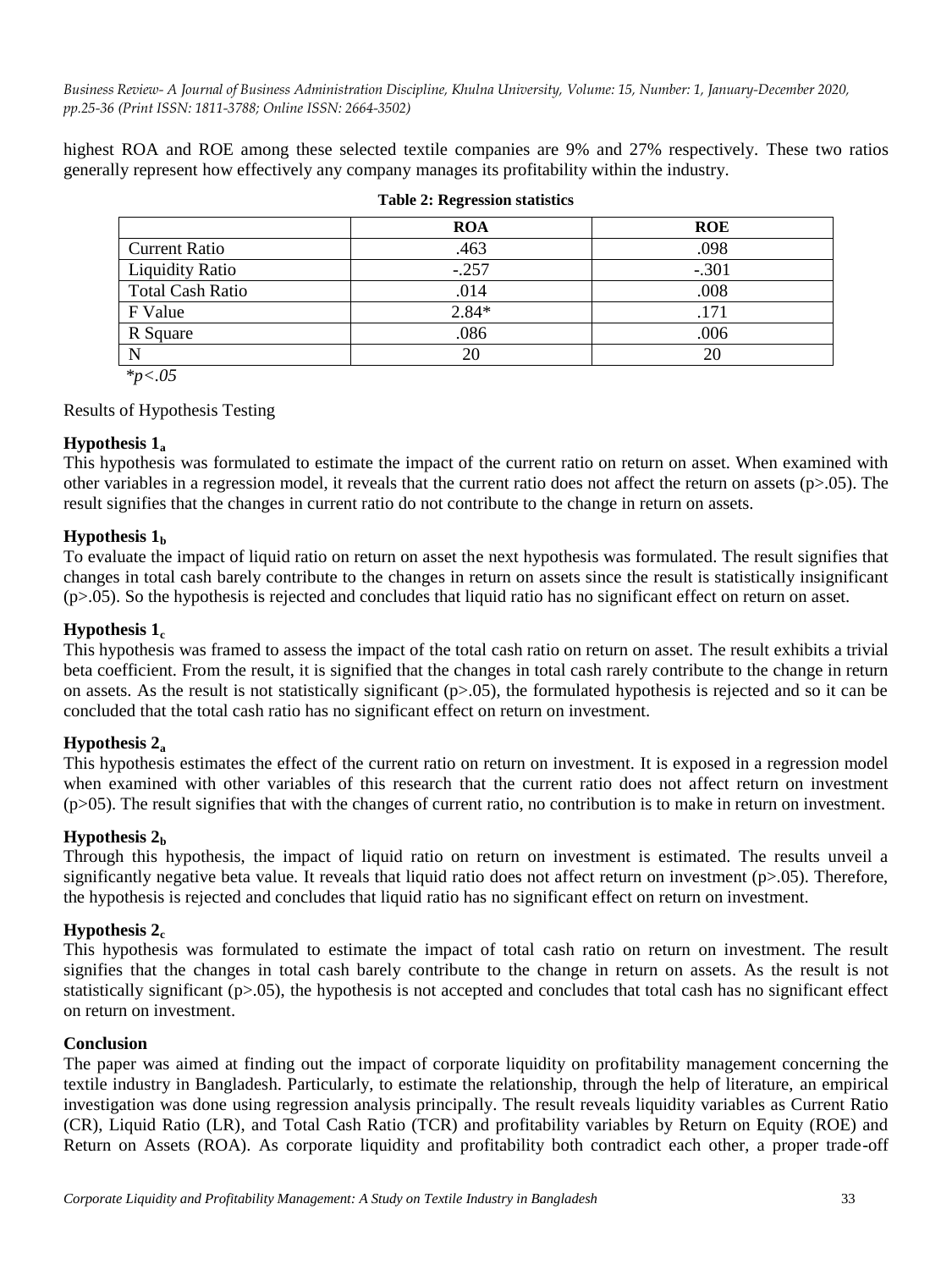between these two is necessary to ensure proper liquidity condition which at the same time will ensure profitability in the organization as several studies affirm the presence of the trade-off between corporate liquidity and profitability management. Considering the fact found in different works of literature, it might be concluded that there could be a relationship among the variables. But unfortunately, in this scenario, concerning the sample (20) of selected manufacturing companies of the textile sector in Bangladesh, each of the hypotheses was rejected and it was concluded that there is no significant relationship among the variables. The findings of this study are also similar to that of Narware (2004), in his study of working capital management and profitability of NFL, a fertilizer company, found to have both positive and negative associations. Furthermore, this study is also similar to that of Manohar and Ashokkumar (2010), who did a contextual analysis of the Cement Industry in Tamilnadu and discovered significant negative relation between the company's profitability and liquidity levels. Be that as it may, the cardinality of liquidity management in any organization can't be over-stressed. This is because either inadequate liquidity or an abundance of liquidity may be hurtful to the smooth operation of the organization. Consequently, it has become important to think about the proper corporate liquidity and profitability management of the country's manufacturing as well as the textile industry. So, it is worth mentioning here that the significance of the relationship among liquidity variables and profitability variables has a low degree of associations, that is, there is an insignificant impact of liquidity on profitability management among the selected manufacturing companies of the textile industry in Bangladesh. Therefore, the candid recommendation of this paper is that the general condition of liquidity ought to be improved to well affect the profitability of the organizations and a more realistic credit strategy ought to be set up, which would prompt the minimization of cash flows and can improve the profitability. Likewise, it is proposed that further research be conducted on this research topic with various areas and expanding the years of example.

#### **References**

- Ahmad, R., 2016. A study of relationship between liquidity and profitability of standard chartered bank Pakistan: Analysis of financial statement approach. *Global Journal of Management and Business Research: C Finance*, 16(1), pp.77-82.
- Alavinasab and Davoudi, 2013. Studying the relationship between working capital management and profitability of listed companies in Tehran stock exchange.*Business Management Dynamics*, 2(7), pp.01-08.
- Al Nimer, Warrad and Al Omari, 2013.The impact of liquidity on Jordanian banks profitability through return on assets. *Interdisciplinary Journal of Contemporary Research in Business,* 5(7), pp.70-76.
- Al-quadi, N.S. and Khanji, I., 2018. Relationship between liquidity and profitability: An empirical study of trade service sector in Jordan. *Research Journal of Finance and Accounting*, 9(7), pp.153-57.
- Bhunia, A. and Brahma, S.B., 2011.Importance of liquidity management on profitability. *Asian Journal of Business Management,* 3(2), pp.108-17.
- Bhunia, A. and Khan, I.U., 2011. Liquidity management efficiency of Indian steals companies: a case study. *Far East Journal of Psychology and Business,* 3(3), pp. 3-13.
- Bolek, M., 2013. Profitability as a liquidity and risk function basing on the new connect market in Poland. *European Scientific Journal,* 9(28), pp.1-15.
- Brigham, E.F. and Houston, J. F., 2019. *Fundamentals of Financial Management***,** Cengage, Florida.
- Chamberlain, T. W. and Gordon, M. J., 1989. Liquidity, profitability and long-run survival: Theory and evidence on business investment. *Journal of Post Keynesian Economics*, 11(4), pp. 589–610.
- Chukwunweike, E.V., 2014.The Impact of liquidity on profitability of some selected companies: The financial statement analysis (fsa) approach. *Research Journal of Finance and Accounting,* 5(5), pp. 81-90.
- Das, B.C., Chowdhury, M.M. and Rahman, M.H., 2015. Liquidity management and profitability analysis of private commercial banks in Bangladesh. *International Journal of Economics, Commerce and Management United Kingdom*, 3(1), pp.4-34.
- [Dash,](https://papers.ssrn.com/sol3/cf_dev/AbsByAuth.cfm?per_id=986733) M. and [Ravipati,](https://papers.ssrn.com/sol3/cf_dev/AbsByAuth.cfm?per_id=1208759) R., 2009.A liquidity-profitability trade-off model for working capital management. *Social Science Research Network (SSRN),* [online]Available at SSRN: <https://ssrn.com/abstract=1408722> or [http://dx.doi.org/10.2139/ssrn.1408722\[](https://dx.doi.org/10.2139/ssrn.1408722)Accessed 25 February 2021].
- Deloof, M., 2003. Does working capital management affect profitability of Belgian firms? *Journal of Business Finance & Accounting,* 30(3), pp. 573-87.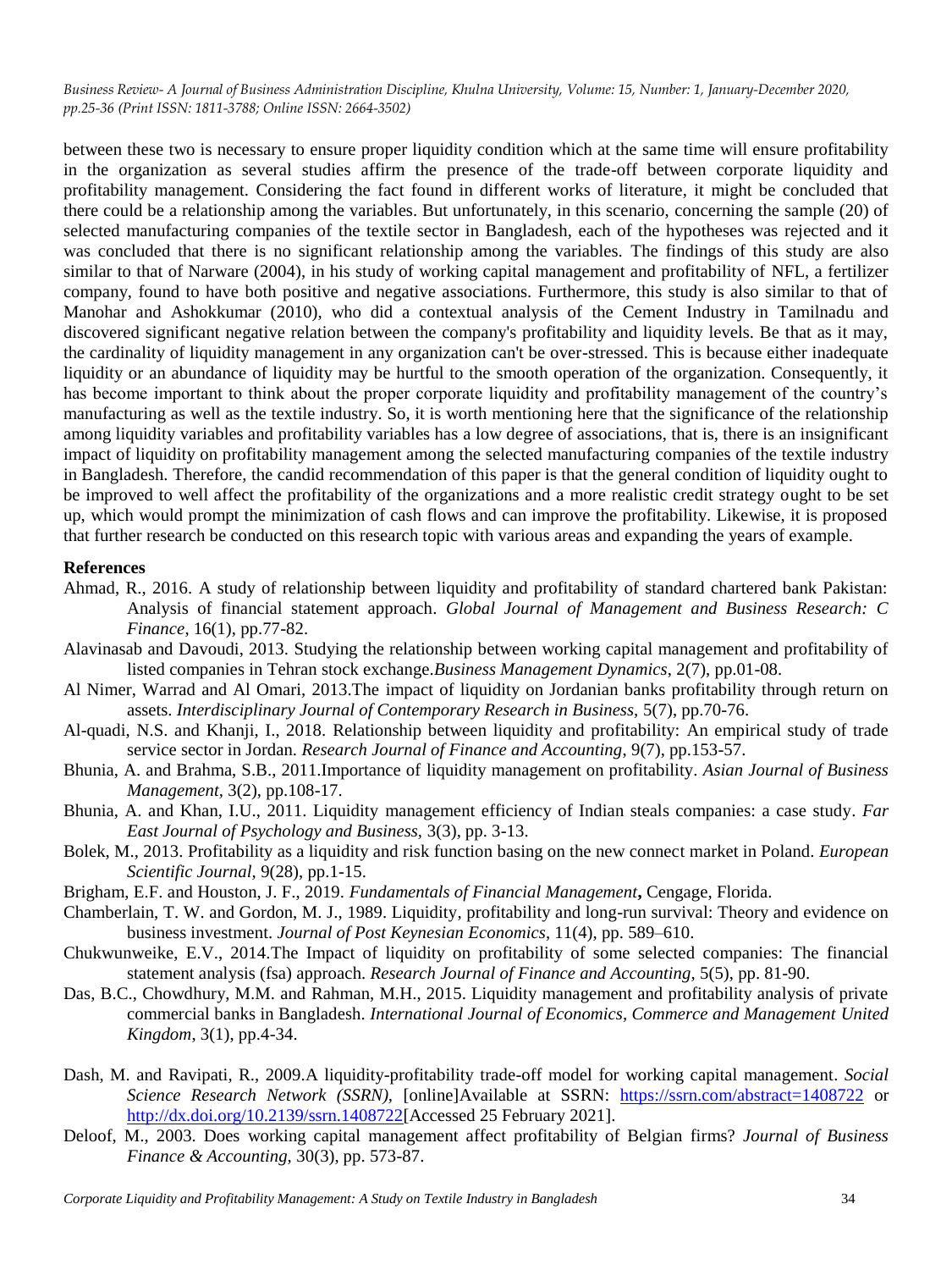- Drever, M. and Hutchinson, P., 2007. Industry differences in the determinants of the liquidity of Australian small and medium sized enterprises. *Small Enterprise Research*, 15(1), pp. 60-76.
- Egbide, B.C., Uwuigbe, O. and Uwalomwa, U., 2013.Liquidity management and profitability of manufacturing companies in Nigeria. *Journal of Business and Management (IOSR-JBM),* 9(1), pp. 13-21*.*
- Elangkumaran, P. and Karthika, T., 2003. An analysis of liquidity, profitability and risk-a study of selected listed food, beverage and tobacco companies in Sri Lanka. *Social Science Research Network (SSRN),* [online] Available at SSRN:<https://ssrn.com/abstract=2878916> or [http://dx.doi.org/10.2139/ssrn.2878916\[](https://dx.doi.org/10.2139/ssrn.2878916)Accessed 20 February 2021].
- Eljelly, M. A. A., 2004. Liquidity-profitability trade-off: An empirical investigation in an emerging market. *International Journal of Commerce & Management,* 14(2), pp.48-61.
- Garcia,T. and Martinez,S., 2007*.*Effects of working capital management on SME profitability. *[International Journal](https://econpapers.repec.org/article/emeijmfpp/)  [of Managerial Finance,](https://econpapers.repec.org/article/emeijmfpp/)* 3(2), pp. 164-77.
- Hasbrouck, J. and [Schwartz, R. A.,](https://search.proquest.com/indexinglinkhandler/sng/au/Schwartz,+Robert+A/$N;jsessionid=52D988EF494E3E720F3E9462437C56F3.i-069ae8dddd1aec485) 1988.Liquidity and execution costs in equity markets. *[Journal of Portfolio](https://search.proquest.com/pubidlinkhandler/sng/pubtitle/Journal+of+Portfolio+Management/$N/49137/OpenView/195581169/$B/C1A99199B3041CFPQ/1;jsessionid=52D988EF494E3E720F3E9462437C56F3.i-069ae8dddd1aec485)  [Management,](https://search.proquest.com/pubidlinkhandler/sng/pubtitle/Journal+of+Portfolio+Management/$N/49137/OpenView/195581169/$B/C1A99199B3041CFPQ/1;jsessionid=52D988EF494E3E720F3E9462437C56F3.i-069ae8dddd1aec485)* 14(3), pp.10-16.
- Heikal, Khaddafi and Ummah, 2014.Influence analysis of return on assets (ROA), return on equity (ROE), net profit margin (NPM), debt to equity ratio (DER), and current ratio (CR), against corporate profit growth in automotive in Indonesia stock exchange. *International Journal of Academic Research in Business and Social Sciences,* 4(12), pp.101-14.
- Investopedia, 2020. *Investopedia online.* [Online] New York: Investopedia (USA).
- Available at:<https://www.investopedia.com/terms/c/currentliabilities.asp> [Accessed 20 December 2020].
- Investopedia, 2021. *Investopedia online.* [Online] New York: Investopedia (USA).
- Available at: [https://www.investopedia.com/terms/l/liquidityratios.asp](https://www.investopedia.com/terms/l/liquidityratios.asp%20%5bA) [Accessed 25 February 2021].
- Khan, P. and Peter, D., 1992.*Financial Management Text and Problems*, New Delhi: Mac. Graw- Hill Publishing Limited.
- Lazaridis, J. and Tryfonidis, D., 2006. Relationship between working capital management and profitability of listed companies in the Athens stock exchange. *Journal of Financial Manage*ment *and Analysis*, 19(1), pp. 1-12.
- Manohar, V. and Ashokkumar, N., 2010. Liquidity vs profitability-a case study on inventory management of cement industry in Tamilnadu. *Advances in Management*, [online]Available at[:http://www.managein.net/bk\\_issue/abst\\_3\\_3.htm\(](https://econpapers.repec.org/scripts/redir.pf?u=http%3A%2F%2Fwww.managein.net%2Fbk_issue%2Fabst_3_3.htm;h=repec:mgn:journl:v:3:y:2010:i:3:a:10)Accessed 26 February 2021).
- Mathuva, D. M., 2010. The Influence of working capital management components on corporate profitability: A survey on Kenyan listed firms. *Research Journal of Business Management*, 4(1), pp.1-11.
- Moss, J. D. and Stine, B., 1993. Cash conversion cycle and firm size: A study of retail firms. *Managerial Finance*, 19(8), pp. 25-34.
- Narware, P. C.,2004. Working capital and profitability: An empirical analysis. *Management Accountant*, 39(6), pp.491-93.
- Neely, A., 2002.*Business Performance Measurement: Theory and Practice,* UK: Cambridge University Press.
- Niresh, J. A., 2012. Trade-off between liquidity & profitability: A study of selected manufacturing firms in SriLanka.*Researchers. World -Journal of Arts, Science & Commerce*, 3(4), pp. 34-40.
- Nobanee, H. and Hajjar, M. A., 2009. A note on working capital management and corporate profitability of Japanese firms. *Social Science Research Network (SSRN),* [online]Available at SSRN: [https://ssrn.com/abstract=1433243o](https://ssrn.com/abstract=1433243)r [http://dx.doi.org/10.2139/ssrn.1433243\[](https://dx.doi.org/10.2139/ssrn.1433243)Accessed 22 February 2021].
- Olufemi, I. F. and Olubanjo, T.A., 2009. Working capital management and corporate profitability: Evidence from panel data analysis of selected quoted companies in Nigeria*. Research Journal of Business Management*, 3(3), pp.73-84.
- Owolabi, S.A. and Obida, S. S., 2012. Liquidity management and corporate profitability: Case study of selected manufacturing companies listed on the Nigerian Stock Exchange**.** *Business Management Dynamics,* 2(2), pp.10-25.
- Padachi, K., 2006. Trends in working capital management and its impact on firms performance: An analysis of mauritian small manufacturing firms. *International Review of Business Research Papers*, 2(2), pp.45-58.